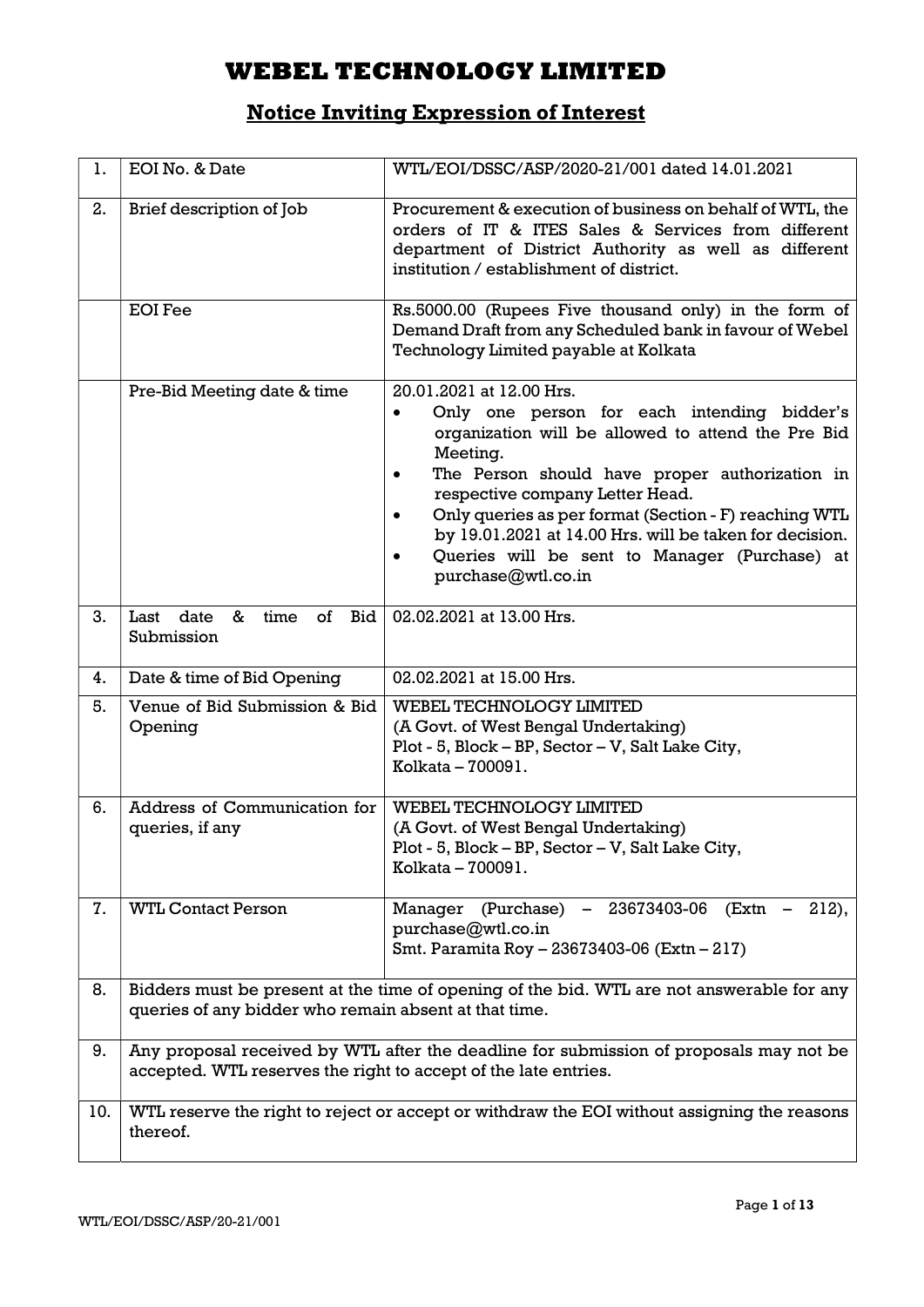### Expression of Interest for Selection of Authorized Service Provider (ASP) for District Sales and Service Centre (DSSC)

Webel Technology Limited (WTL) invites proposal from interested proposers for ASP in twentytwo districts of West Bengal. Interested organizations are requested to fill up the required forms and submit along with the required documents in a sealed envelope.

### Scope of the Work

- 1. Procurement & execution of business on behalf of WTL, the orders of IT & ITES Sales & Services from different department of District Authority as well as different institution / establishment of district as per the following fields:
	- i. Computer Hardware and peripherals.
	- ii. Establishment of different IT related networking jobs.
	- iii. AMC / After Sales Services of already supplied Hardware & Software.
	- iv. Development of different application software package.
	- v. Execution of Data Entry job.
	- vi. e-governance training.
- 2. Collection of payment against the above mentioned jobs within a stipulated period.
- 3. Tax & other statutory liabilities arising out of litigation process to be borne by the agency.
- 4. To have a good liaison with District officials.

### List of Districts

| <b>S1. No.</b> | <b>Districts</b>      |
|----------------|-----------------------|
| ı              | Darjeeling            |
| 2              | Kalimpong             |
| 3              | Coochbehar            |
| 4              | Alipurduar            |
| 5              | Jalpaiguri            |
| 6              | <b>Uttar Dinajpur</b> |
| 7              | Dakshin Dinajpur      |
| 8              | Malda                 |
| 9              | Murshidabad           |
| 10             | Birbhum               |
| 11             | Purba Burdwan         |
| 12             | Paschim Burdwan       |
| 13             | Nadia                 |
| 14             | Purulia               |
| 15             | <b>Bankura</b>        |
| 16             | Hooghly               |
| 17             | Howrah                |
| 18             | North 24 Parganas     |
| 19             | South 24 Parganas     |
| 20             | Purba Midnapur        |
| 21             | Paschim Midnapur      |
| 22             | Jhargram              |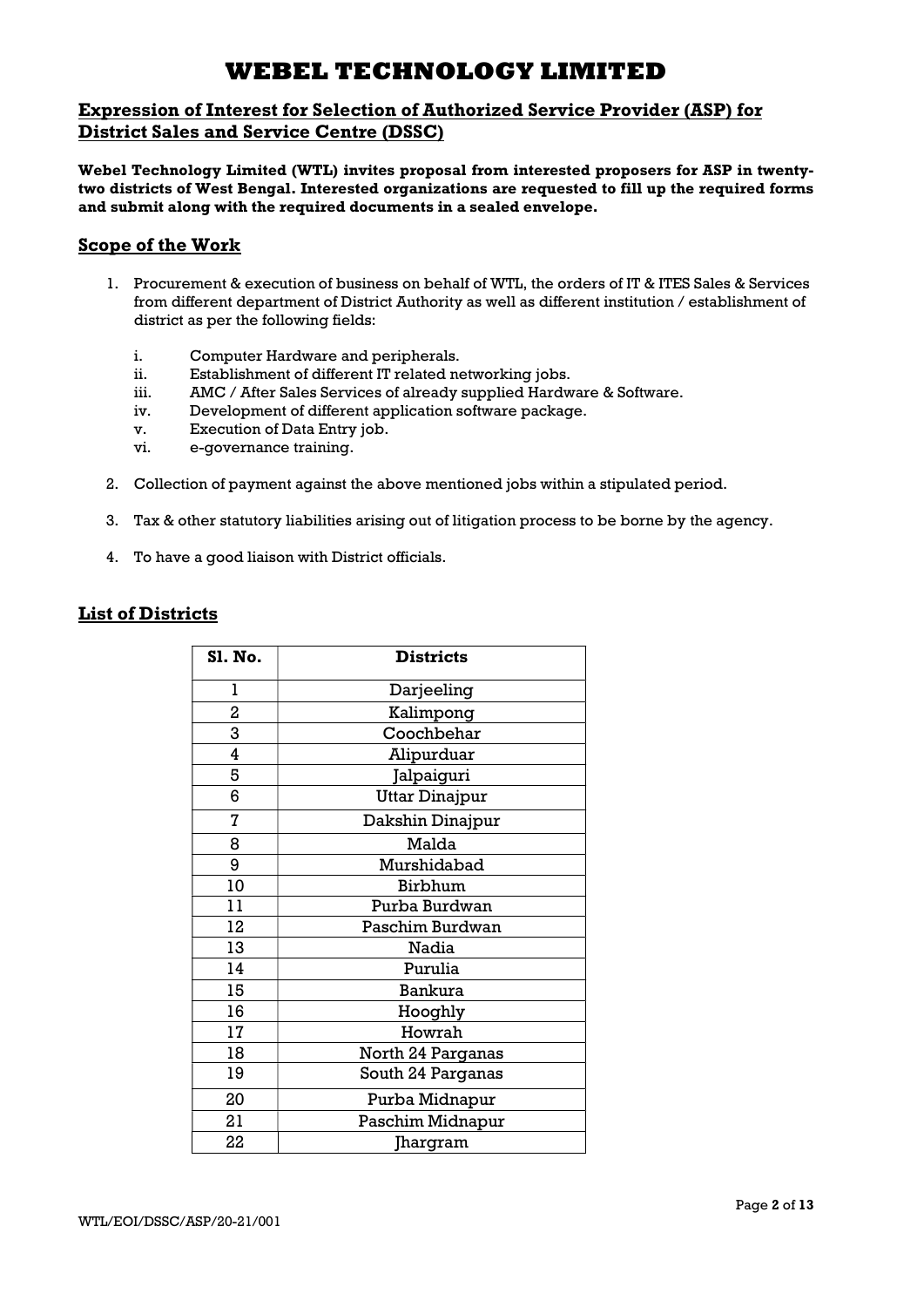### Eligibility Criteria

The agency is required to meet the following criteria and submit documentary proof along with their offer:

- 1. The agency must be a company registered under the Companies Act, 1956/2013 or a Partnership or a Proprietary Firm. Documentary (Certificate of incorporation/Relevant document) evidence to be submitted.
- 2. The agency must have an own office in the applied districts and acceptable proof of existence of the district level office is to be submitted along with the list of manpower in company's letter head working in that districts.
- 3. The agency must have existence in the applied districts for at least 3 years as on  $31<sup>st</sup>$  December 2020. Documentary evidence to be submitted.
- 4. The agency must have valid Trade license, professional tax registration certificates, GST Registration Certificate and PAN. EPF & ESI Registration for providing deployment of Manpower. Documentary evidence to be submitted.
- 5. The agency must have total annual turnover of not less than Rs.5.00 Crore in last three financial years (FY –2017-18, 2018-19 & 2019-20). Copy of Audited Accounts or Auditor Certificate for turnover statement to be submitted.
- 6. Execution of IT & ITES Government orders of minimum 15 lakhs in every year of the last three financial years (FY –2017-18, 2018-19 & 2019-20) in the twenty-two districts of West Bengal without orders executed in Kolkata. Copy of work order to be submitted.
- 7. The agency must not have been blacklisted by any State/Central Government or PSU Organization or bilateral / multilateral funding agencies for breach of ethical conduct or fraudulent practices as on date of submission of the proposal (as per DIT guidance note issued on 26-Dec-2011). Declaration on agency's letter head to be submitted.
- 8. The agency must submit EOI Fee of Rs. 5,000.00 (Rupees Five thousand only) in the form of Demand Draft from any Scheduled Bank in favour of Webel Technology Limited payable at Kolkata.

### Selection Criteria:

## [Proposer is requested to fill up the format (Section - A) and submit the relevant documents as detailed below]

| A   | <b>Line Item</b>                                                                                                                                     | 10 pts       | 7 pts                          | Qualifying<br>Criterion - 5 pts |
|-----|------------------------------------------------------------------------------------------------------------------------------------------------------|--------------|--------------------------------|---------------------------------|
| A.1 | Total Turnover (in Rs.) in last<br>three Financial Years (2017-18,<br>2018-19 & 2019-20)                                                             | $>10$ crores | $>$ 5 crore $=<$ 10<br>crore   | 5 crores                        |
| A.2 | Total IT & ITES Government<br>order executed (in Rs.) in last<br>three Financial Years (2017-18,<br>2018-19 & 2019-20)                               | $>2$ crores  | $>$ 45 lakhs = $<$ 1<br>crore  | 45 lakhs                        |
| A.3 | Total IT & ITES order executed<br>(in Rs.) in applied district/s of<br>West Bengal in last three<br>Financial Years (2017-18, 2018-<br>19 & 2019-20) | $> 50$ lakhs | $> 15$ lakhs = $< 50$<br>lakhs | 15 lakhs                        |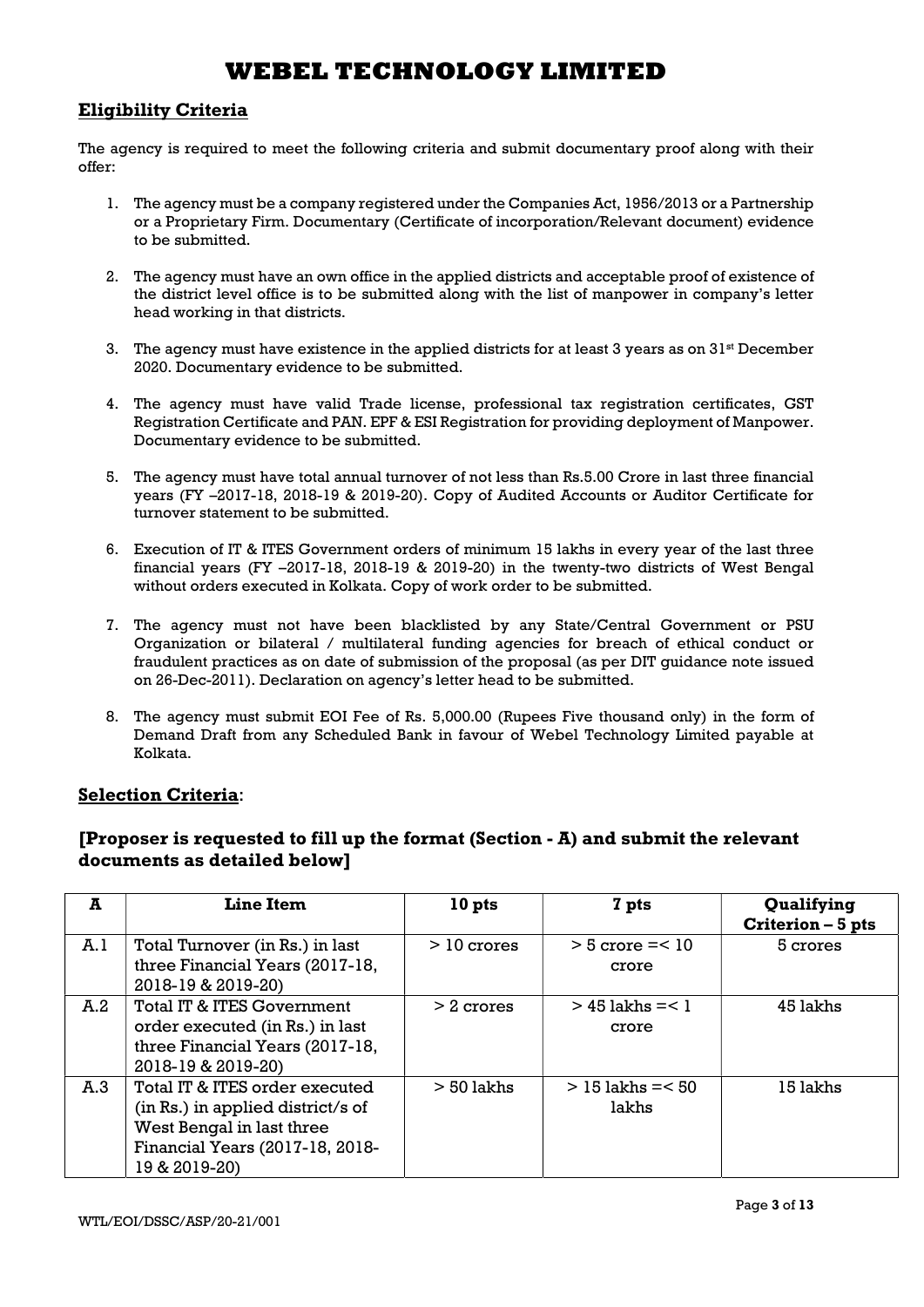| B  | <b>Line Items</b>                                                |      |      |      |      |      |      |      |      |      |     |
|----|------------------------------------------------------------------|------|------|------|------|------|------|------|------|------|-----|
|    |                                                                  | nos. | nos. | nos. | nos. | nos. | nos. | nos. | nos. | nos. | no. |
| B1 | No. of support person in<br>applied district/s of West<br>Bengal |      |      |      |      |      |      |      |      |      |     |

## Bid Evaluation and Awarding of Contract

## 1. Evaluation Procedure

- The Eligibility Criteria will be evaluated by Tender Committee and those qualify will be considered for further evaluation.
- After qualifying in Eligibility Criteria, qualified bidders will only be considered for Techno Commercial Bid Evaluation.
- In order to facilitate the evaluation, the pointing scheme presented is an indication of the relative importance of the evaluation.

## 2. Awarding of Contract

- The bidders will be evaluated based on the Bid point. Bidders will be rated serially from highest to lower point scored in evaluation.
- Contract for each district will be awarded to bidder scored highest points in the district.
- Contract for maximum two (2) districts will be awarded to each bidder.
- WTL reserves the right to distribute the unallotted district(s) based on the point scored in the evaluation.

### General Terms & Conditions

The agency is required to meet the following criteria and submit documentary proof along with their offer:

- 1. Due diligence should be exercised while providing information against the E O l. Unnecessary or irrelevant information shall not give any advantage to the agency. Only relevant and precise information should be provided.
- 2. Suppression of material fact/misstatement of information, if detected at any stage will lead to cancellation of the bid.
- 3. The agency shall have to work with WTL strictly as per WTL's/back to back terms and conditions of principal customer.
- 4. Interested agency shall submit their bid in a sealed envelope. Envelope super-scribed with "EOI document number & due date".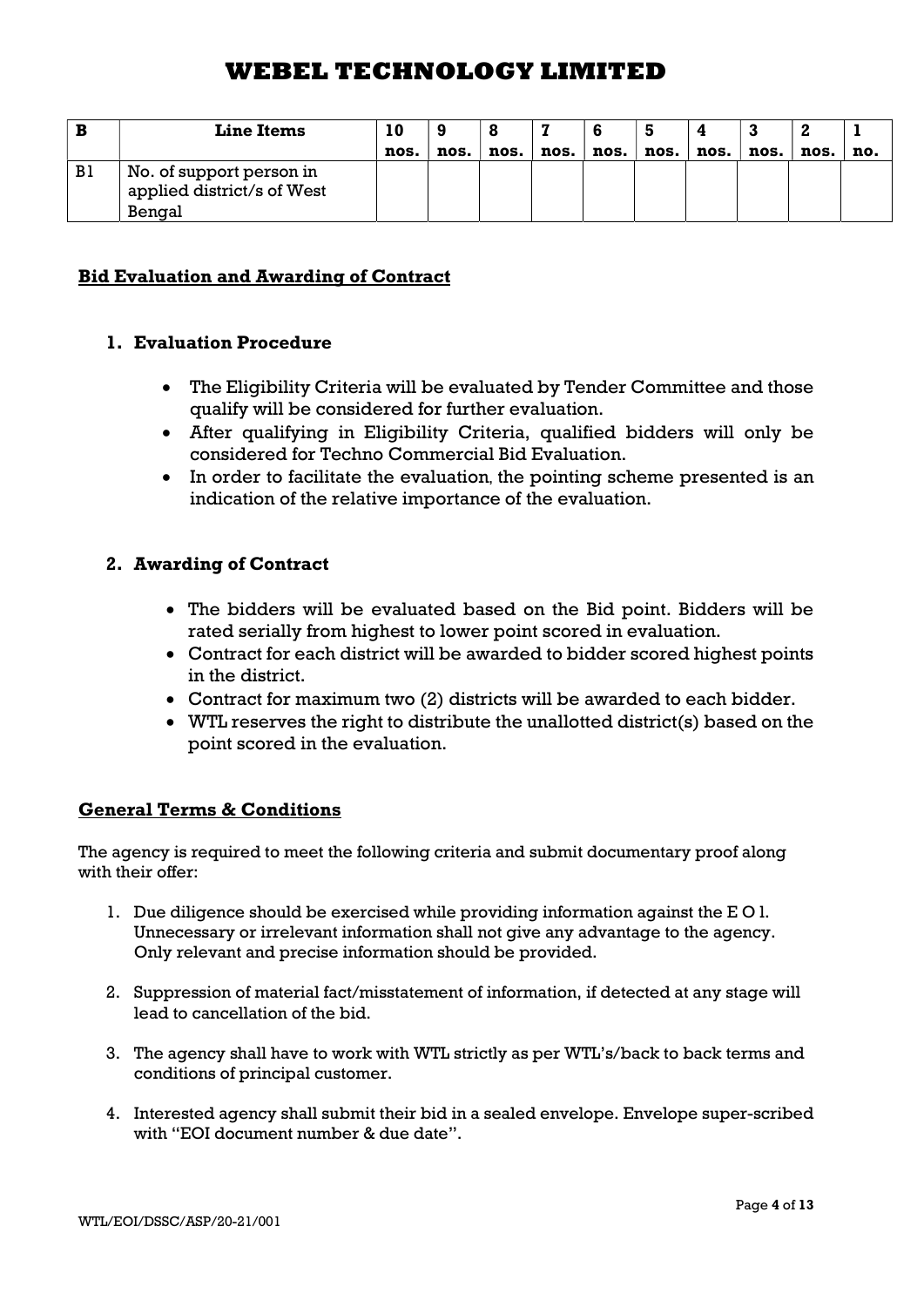- 5. The list of qualified agencies shall be kept in the records of WTL as Authorized Service Provider of particular district.
- 6. The final decision for selection of ASP for DSSC will be done by the competent authority of WTL.
- 7. An agreement will be made in between WTL and the selected ASPs.
- 8. Bidders are allowed to apply for four districts.

### List of Documents to be Submitted

| S1.<br>No.     | <b>Documents Submitted</b>                                                                                | <b>Document</b><br><b>Submitted</b> | Page No of<br><b>Submitted</b><br><b>Document</b><br><b>Serial</b> |
|----------------|-----------------------------------------------------------------------------------------------------------|-------------------------------------|--------------------------------------------------------------------|
| $\mathbf{1}$   | Documentary (Certificate of incorporation/Relevant document) as<br>per Clause - 1 of Eligibility Criteria | Yes/No                              |                                                                    |
| $\mathbf{2}$   | Valid statutory registration document as per Clause - 2 of Eligibility<br>Criteria or undertaking         | Yes/No                              |                                                                    |
| 3              | Documentary evidence as per Clause - 3 of Eligibility Criteria                                            | Yes/No                              |                                                                    |
| 4              | Documentary evidence as per Clause - 4 of Eligibility Criteria                                            | Yes/No                              |                                                                    |
| 5              | Copy of Audited Accounts or Auditor Certificate as per Clause - 5<br>of Eligibility Criteria              | Yes/No                              |                                                                    |
| 6              | Copy of Work order as per Clause – 6 of Eligibility Criteria                                              | Yes/No                              |                                                                    |
| $\overline{7}$ | Documentary evidence as per Clause - 7 of Eligibility Criteria                                            | Yes/No                              |                                                                    |
| 8              | Demand Draft of Rs. 5000.00 for EOI Fee                                                                   | Yes/No                              |                                                                    |
| 9              | Details of Selection Criteria (Section - A) with relevant documents                                       | Yes/No                              |                                                                    |
| 10             | Name of the Applied Districts (Section $-B$ )                                                             |                                     |                                                                    |
| 11             | Financial Capability of Bidder as per format enclosed                                                     | Yes/No                              |                                                                    |
| 12             | Bidder's Details (Section $- C$ )                                                                         | Yes/No                              |                                                                    |
| 13             | Covering Letter (Section - D)                                                                             | Yes/No                              |                                                                    |
| 14             | EOI Declaration (Section $-E$ )                                                                           | Yes/No                              |                                                                    |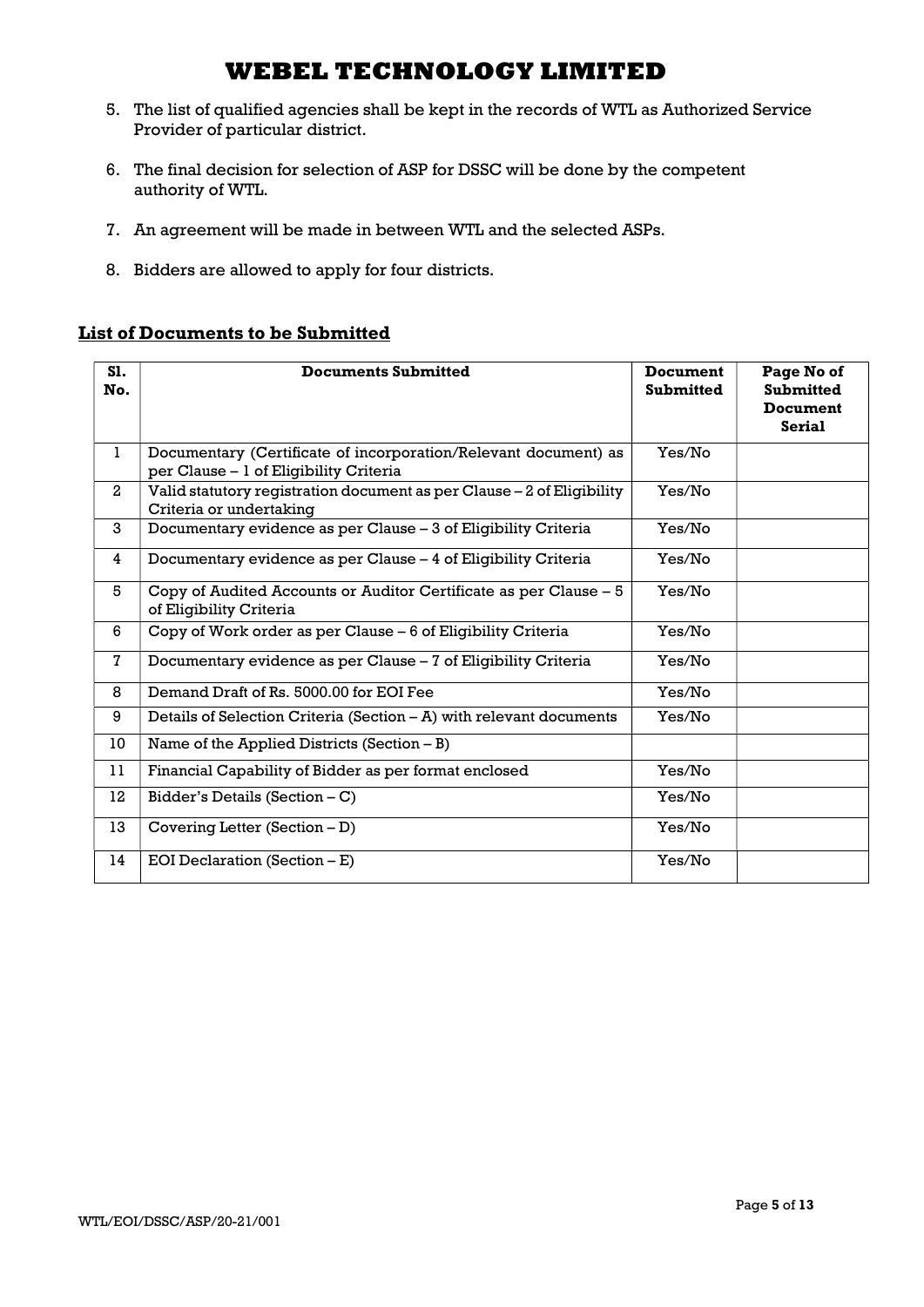## SECTION – A

## DETAILS OF SELECTION CRITERIA

(EOI No. WTL/EOI/DSSC/ASP/20-21/001 dated 14.01.2021)

| A   | Line Item                                                                                       | 10 <sub>pts</sub>  | 7 pts                         | Qualifying<br>Criterion - 5 pts |
|-----|-------------------------------------------------------------------------------------------------|--------------------|-------------------------------|---------------------------------|
| A.1 | <b>Total Turnover (in Rs.) in last</b><br>three Financial Years (2017-18,<br>2018-19 & 2019-20) | $>10$ crores       | $>$ 5 crore = $<$ 10<br>crore | 5 crores                        |
|     | <b>Amount to be filled by Bidder</b>                                                            | <b>Amount</b> (Rs) | <b>Amount</b> (Rs)            | <b>Amount</b> (Rs)              |
|     |                                                                                                 |                    |                               |                                 |

| A   | Line Item                                                                                                                         | 10 pts             | 7 pts                         | Qualifying<br>Criterion - 5 pts |
|-----|-----------------------------------------------------------------------------------------------------------------------------------|--------------------|-------------------------------|---------------------------------|
| A.2 | <b>Total IT &amp; ITES Government</b><br>order executed (in Rs.) in last<br>three Financial Years (2017-18,<br>2018-19 & 2019-20) | $> 2$ crore        | $> 45$ lakhs = $< 1$<br>crore | 45 lakhs                        |
|     | <b>Amount to be filled by Bidder</b>                                                                                              | <b>Amount</b> (Rs) | <b>Amount</b> (Rs)            | <b>Amount (Rs)</b>              |
|     |                                                                                                                                   |                    |                               |                                 |

| A            | <b>Line Item</b>                                                                                                                                                   | 10 pts             | 7 pts                          | Qualifying<br>Criterion - 5 pts |
|--------------|--------------------------------------------------------------------------------------------------------------------------------------------------------------------|--------------------|--------------------------------|---------------------------------|
| A.3          | Total IT & ITES order executed<br>(in Rs.) in applied district/s of<br><b>West Bengal in last three</b><br><b>Financial Years (2017-18, 2018-</b><br>19 & 2019-20) | $> 50$ lakhs       | $> 25$ lakhs = $< 50$<br>lakhs | 25 lakhs                        |
|              | <b>Name of Districts</b>                                                                                                                                           | <b>Amount (Rs)</b> | <b>Amount</b> (Rs)             | <b>Amount (Rs)</b>              |
|              |                                                                                                                                                                    |                    |                                |                                 |
| $\mathbf{2}$ |                                                                                                                                                                    |                    |                                |                                 |
| 3            |                                                                                                                                                                    |                    |                                |                                 |
| 4            |                                                                                                                                                                    |                    |                                |                                 |

| B  | <b>Line Items</b>                                                | 10   | 9    | 8    |      | 6    | 5                            | 4    | 3    | 2    |     |
|----|------------------------------------------------------------------|------|------|------|------|------|------------------------------|------|------|------|-----|
|    |                                                                  | nos. | nos. | nos. | nos. | nos. | nos.                         | nos. | nos. | nos. | no. |
| B1 | No. of support person in<br>applied district/s of West<br>Bengal |      |      |      |      |      |                              |      |      |      |     |
|    | <b>Name of Districts</b>                                         |      |      |      |      |      | <b>No. of Support Person</b> |      |      |      |     |
|    |                                                                  |      |      |      |      |      |                              |      |      |      |     |
| 2  |                                                                  |      |      |      |      |      |                              |      |      |      |     |
| 3  |                                                                  |      |      |      |      |      |                              |      |      |      |     |
|    |                                                                  |      |      |      |      |      |                              |      |      |      |     |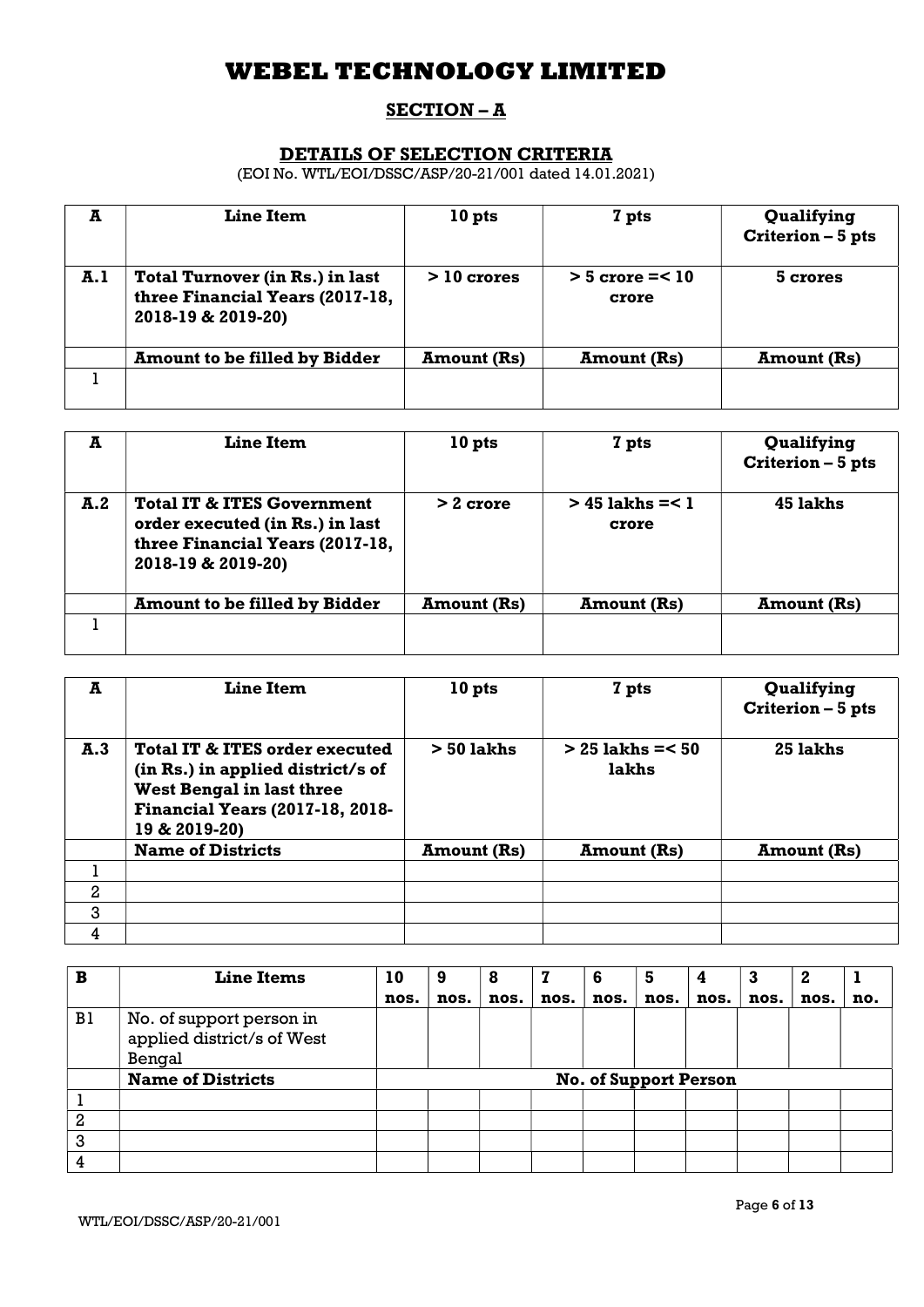Bidder can apply for maximum four districts.

All support documents to be submitted for the above details.

Authorized Signatory (Signature In full): \_\_\_\_\_\_\_\_\_\_\_\_\_\_\_\_\_\_\_\_\_\_\_\_\_\_\_\_\_\_\_\_\_

Name and title of Signatory: \_\_\_\_\_\_\_\_\_\_\_\_\_\_\_\_\_\_\_\_\_\_\_\_\_\_\_\_\_\_\_\_\_\_\_\_\_\_\_\_\_\_

Stamp of the Company: \_\_\_\_\_\_\_\_\_\_\_\_\_\_\_\_\_\_\_\_\_\_\_\_\_\_\_\_\_\_\_\_\_\_\_\_\_\_\_\_\_\_\_\_\_\_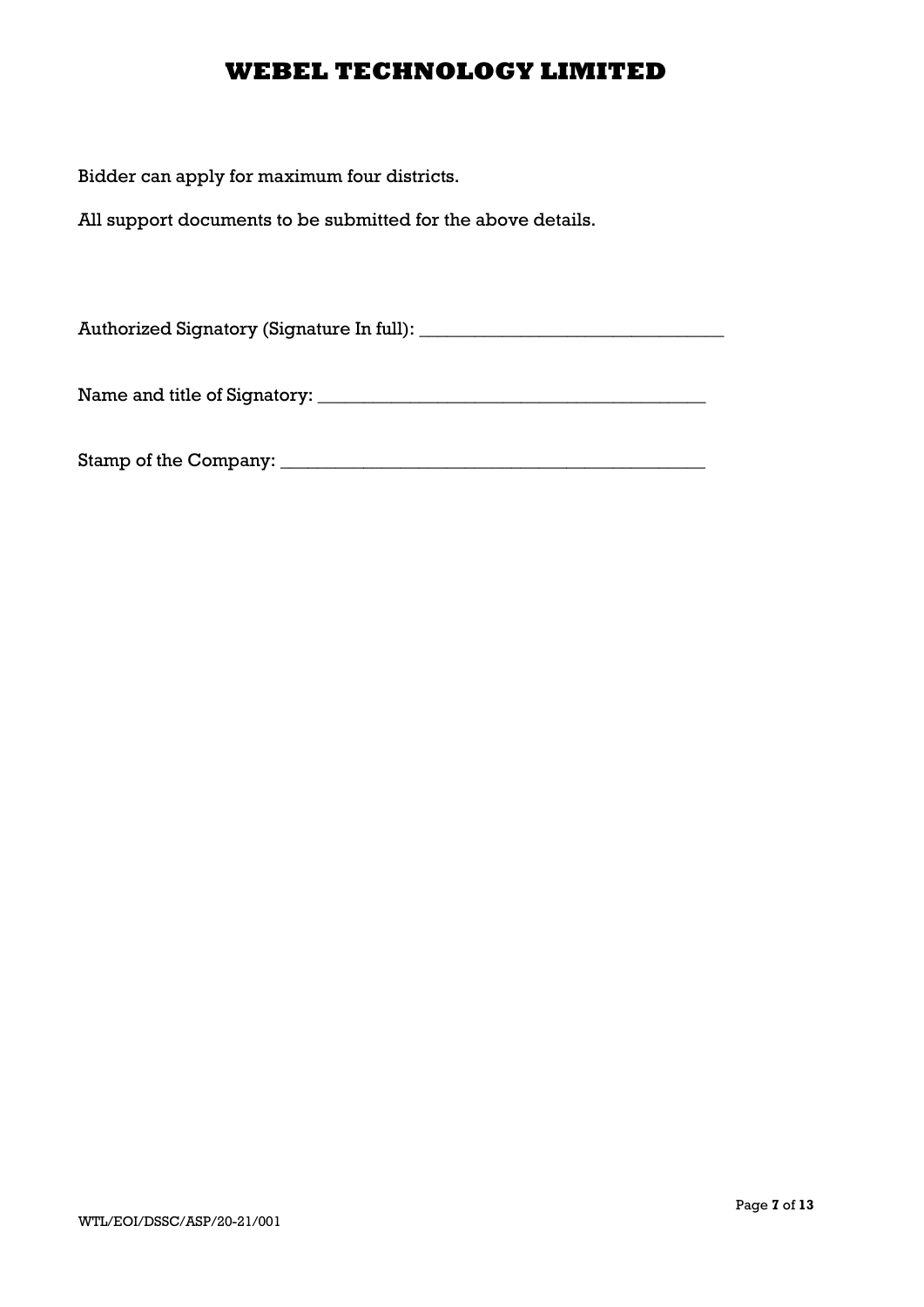## SECTION - B

### NAME OF THE APPLIED DISTRICTS

(EOI No. WTL/EOI/DSSC/ASP/20-21/001 dated 14.01.2021)

## Name of the Bidder:

| Sl. No.          | <b>Name of the Applied District</b> |
|------------------|-------------------------------------|
| 1                |                                     |
| $\boldsymbol{2}$ |                                     |
| $\mathbf{3}$     |                                     |
| $\overline{4}$   |                                     |

Authorized Signatory (Signature In full): \_\_\_\_\_\_\_\_\_\_\_\_\_\_\_\_\_\_\_\_\_\_\_\_\_\_\_\_\_\_\_\_\_

Name and title of Signatory: \_\_\_\_\_\_\_\_\_\_\_\_\_\_\_\_\_\_\_\_\_\_\_\_\_\_\_\_\_\_\_\_\_\_\_\_\_\_\_\_\_\_

Stamp of the Company: \_\_\_\_\_\_\_\_\_\_\_\_\_\_\_\_\_\_\_\_\_\_\_\_\_\_\_\_\_\_\_\_\_\_\_\_\_\_\_\_\_\_\_\_\_\_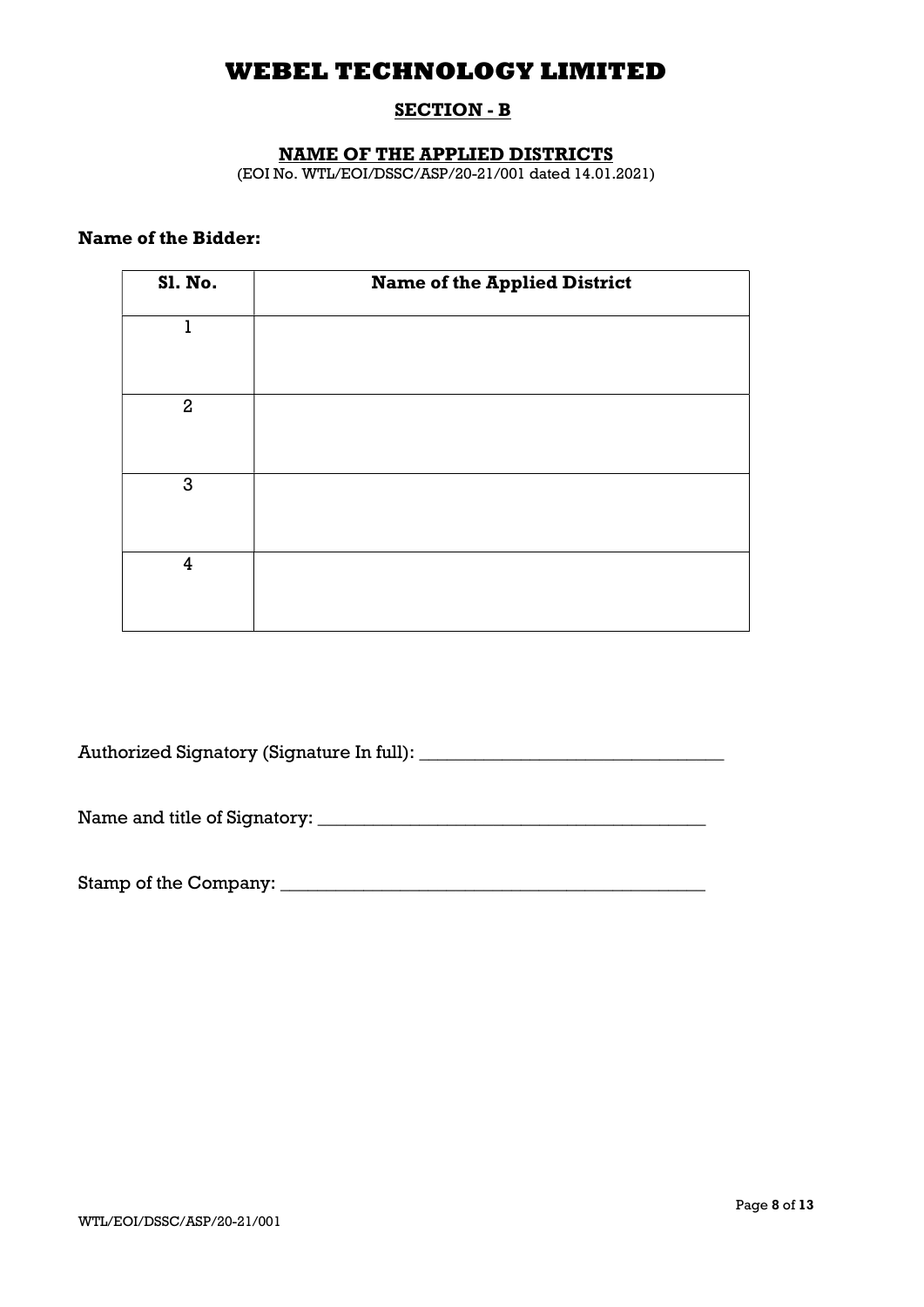### SECTION – C

### BIDDER'S DETAILS

(EOI No. WTL/EOI/DSSC/ASP/20-21/001 dated 14.01.2021)

| 1  | Name of the Firm                                          |  |
|----|-----------------------------------------------------------|--|
| 2  | <b>Registered Office Address</b>                          |  |
|    | <b>Contact Number</b>                                     |  |
|    | Fax Number                                                |  |
|    | E-mail                                                    |  |
| 3  | Office Address for applied district                       |  |
|    | <b>Contact Number</b>                                     |  |
|    | <b>Fax Number</b>                                         |  |
|    | E-mail                                                    |  |
| 4  | Correspondence / Contact address                          |  |
|    | Name & Designation of Contact person                      |  |
|    | Address                                                   |  |
|    | <b>Contact Number</b>                                     |  |
|    | PAN                                                       |  |
|    | Fax Number                                                |  |
|    | E-mail                                                    |  |
| 5  | Is the firm a registered company? If yes, submit          |  |
|    | documentary proof                                         |  |
|    | Year and Place of the establishment of the company        |  |
| 6  | Former name of the company, if any                        |  |
| 7  | Is the firm                                               |  |
|    | a Government/ Public Sector Undertaking<br>$\blacksquare$ |  |
|    | a propriety firms                                         |  |
|    | a partnership firm (if yes, give partnership              |  |
|    | deed)                                                     |  |
|    | a limited company or limited corporation                  |  |
|    | a member of a group of companies, (if yes, give           |  |
|    | name and address and description of other                 |  |
|    | companies)                                                |  |
|    | a subsidiary of a large corporation (if yes give          |  |
|    | the name and address of the parent                        |  |
|    | organization). If the company is subsidiary,              |  |
|    | state what involvement if any, will the parent            |  |
|    | company have in the project.                              |  |
| 8  | <b>GST Registration Number</b>                            |  |
| 9  | Total number of employees. Attach the organizational      |  |
|    | chart showing the structure of the organization.          |  |
| 10 | Are you registered with any Government/ Department/       |  |
|    | Public Sector Undertaking (if yes, give details)          |  |
| 11 | How many years has your organization been in business     |  |
|    | under your present name? What were your fields when       |  |
|    | you established your organization                         |  |
| 12 | Number of Offices in district headquarters in West        |  |
|    | Bengal                                                    |  |
| 13 | Is your organization having ISO 9001:2015 certificates?   |  |
| 14 | List the major clients with whom your organization has    |  |
|    | been / is currently associated.                           |  |

Authorized Signatory (Signature In full):

Name and title of Signatory: \_\_\_\_\_\_\_\_\_\_\_\_\_\_\_\_\_\_\_\_\_\_\_\_\_\_\_\_\_\_\_\_\_\_\_\_\_\_\_\_\_\_

Company Rubber Stamp: \_\_\_\_\_\_\_\_\_\_\_\_\_\_\_\_\_\_\_\_\_\_\_\_\_\_\_\_\_\_\_\_\_\_\_\_\_\_\_\_\_\_\_\_\_\_\_\_\_\_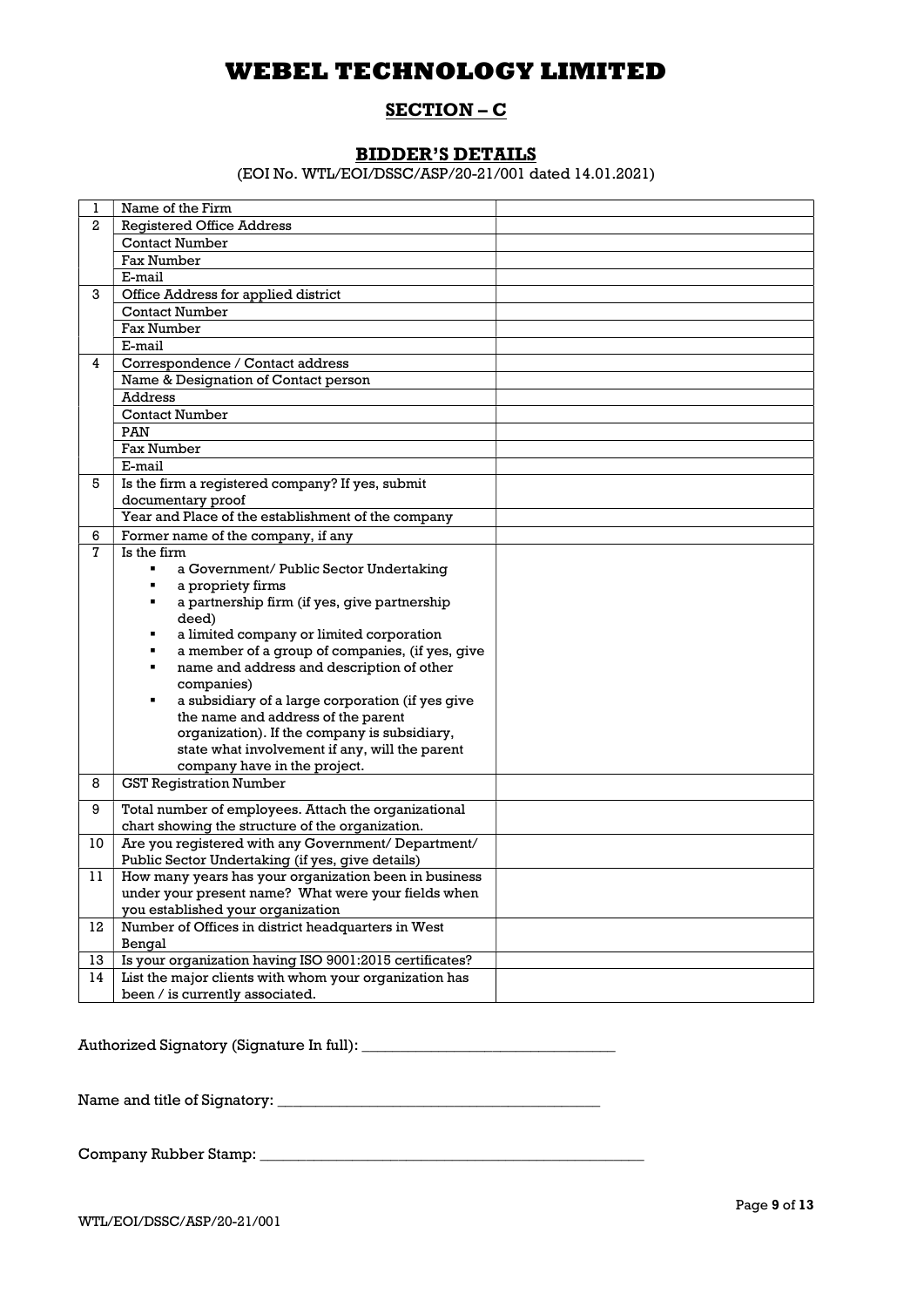## SECTION – D

#### COVERING LETTER

(Agencies are requested to furnish the Format given in this section and to be submitted on Letter Head)

To, Webel Technology Limited Plot – 5, Block –  $\overline{BP}$ , Sector – V, Salt Lake City, Kolkata – 700091.

#### Sub: Expression of Interest for Selection of Authorized Service Provider (ASP) for District Sales and Service Centre (DSSC) for Procurement & execution of business on behalf of WTL, the orders of IT & ITES Sales & Services from different department of District Authority as well as different institution / establishment of district.

Dear Sirs,

- 1. We the undersigned bidder having read and examined in details the scope of work and other documents of the subject EOI no. WTL/EOI/DSSC/ASP/20-21/001 dated 14.01. 2021 do hereby propose to execute the job as per details as set forth in the documents.
- 2. We are enclosing necessary information according to the desired format. The information furnished by us in this Expression of Interest is correct and best to our knowledge. If at a later date it is revealed that any declaration made by us is false / incorrect, then our bid would automatically stand cancelled.
- 3. We further agree that if our proposal is accepted and qualified then we shall provide abide by all the instruction of WTL.
- 4. We understand that WTL reserves the right to decide whether or not to pre-qualify our firm without disclosing the reason whatsoever.
- 5. List of documents submitted as format enclosed.

Dated, this …………………..day of ……………………2021.

…………………………………………………

Signature

……………………………………………………….. Name in full

……………………………………………………….. Designation

……………………………………………………….. Company Stamp

WTL/EOI/DSSC/ASP/20-21/001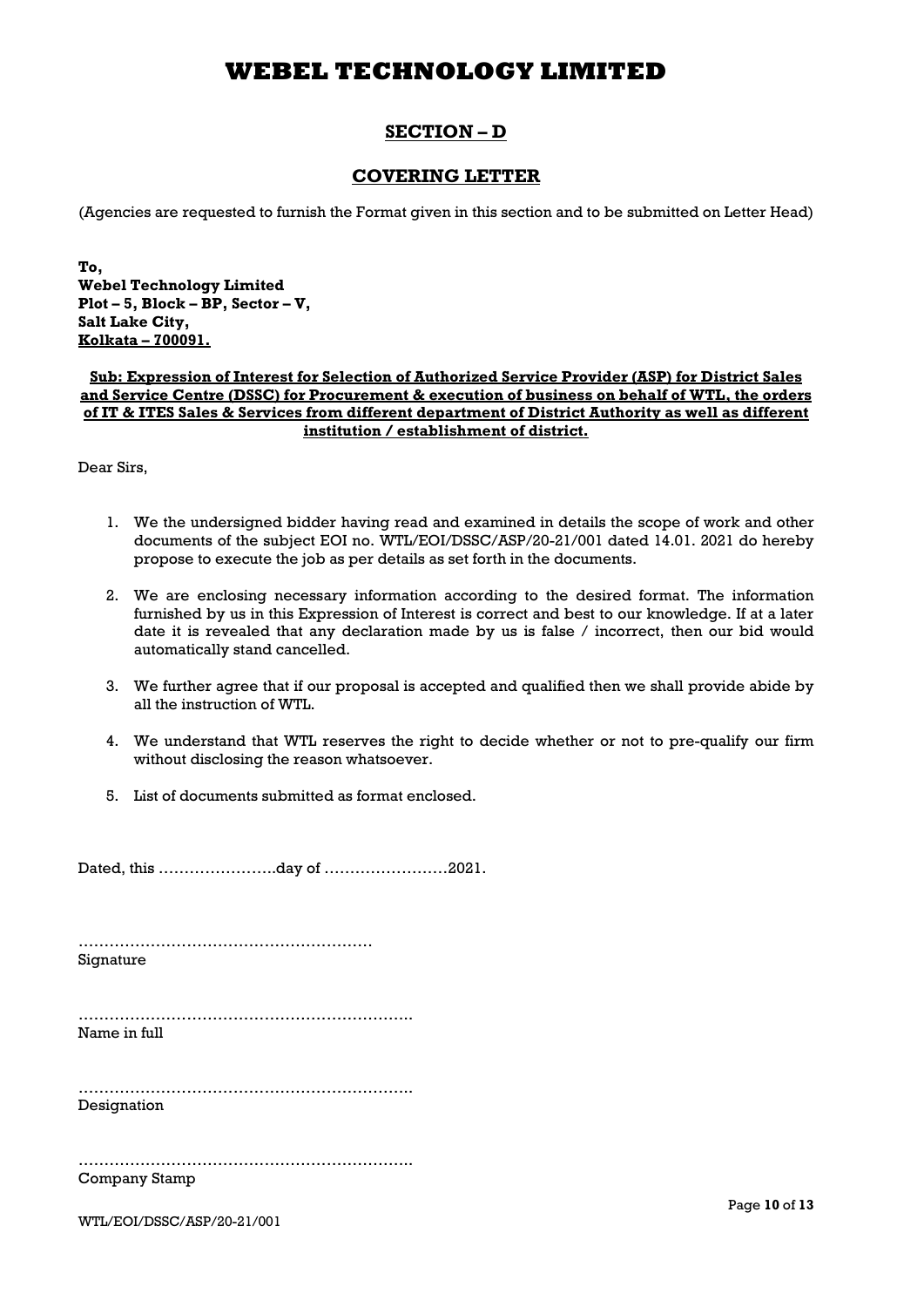### LIST OF DOCUMENTS SUBMITTED

| S1.<br>No.     | <b>Documents Submitted</b>                                                                                | <b>Document</b><br><b>Submitted</b> | Page No of<br><b>Submitted</b><br>Document<br><b>Serial</b> |
|----------------|-----------------------------------------------------------------------------------------------------------|-------------------------------------|-------------------------------------------------------------|
| $\mathbf{1}$   | Documentary (Certificate of incorporation/Relevant document) as<br>per Clause - 1 of Eligibility Criteria | Yes/No                              |                                                             |
| $\overline{2}$ | Valid statutory registration document as per Clause - 2 of Eligibility<br>Criteria or undertaking         | Yes/No                              |                                                             |
| 3              | Documentary evidence as per Clause - 3 of Eligibility Criteria                                            | Yes/No                              |                                                             |
| 4              | Documentary evidence as per Clause - 4 of Eligibility Criteria                                            | Yes/No                              |                                                             |
| 5              | Copy of Audited Accounts or Auditor Certificate as per Clause - 5<br>of Eligibility Criteria              | Yes/No                              |                                                             |
| 6              | Copy of Work order as per Clause – 6 of Eligibility Criteria                                              | Yes/No                              |                                                             |
| $\mathbf 7$    | Documentary evidence as per Clause - 7 of Eligibility Criteria                                            | Yes/No                              |                                                             |
| 8              | Demand Draft of Rs. 5000.00 for EOI Fee                                                                   | Yes/No                              |                                                             |
| 9              | Details of Selection Criteria (Section – A) with relevant documents                                       | Yes/No                              |                                                             |
| 10             | Name of the Applied Districts (Section $-B$ )                                                             |                                     |                                                             |
| 11             | Financial Capability of Bidder as per format enclosed                                                     | Yes/No                              |                                                             |
| 12             | Bidder's Details (Section $- C$ )                                                                         | Yes/No                              |                                                             |
| 13             | Covering Letter (Section - D)                                                                             | Yes/No                              |                                                             |
| 14             | EOI Declaration (Section $-E$ )                                                                           | Yes/No                              |                                                             |
| 15             | All other related document                                                                                | Yes/No                              |                                                             |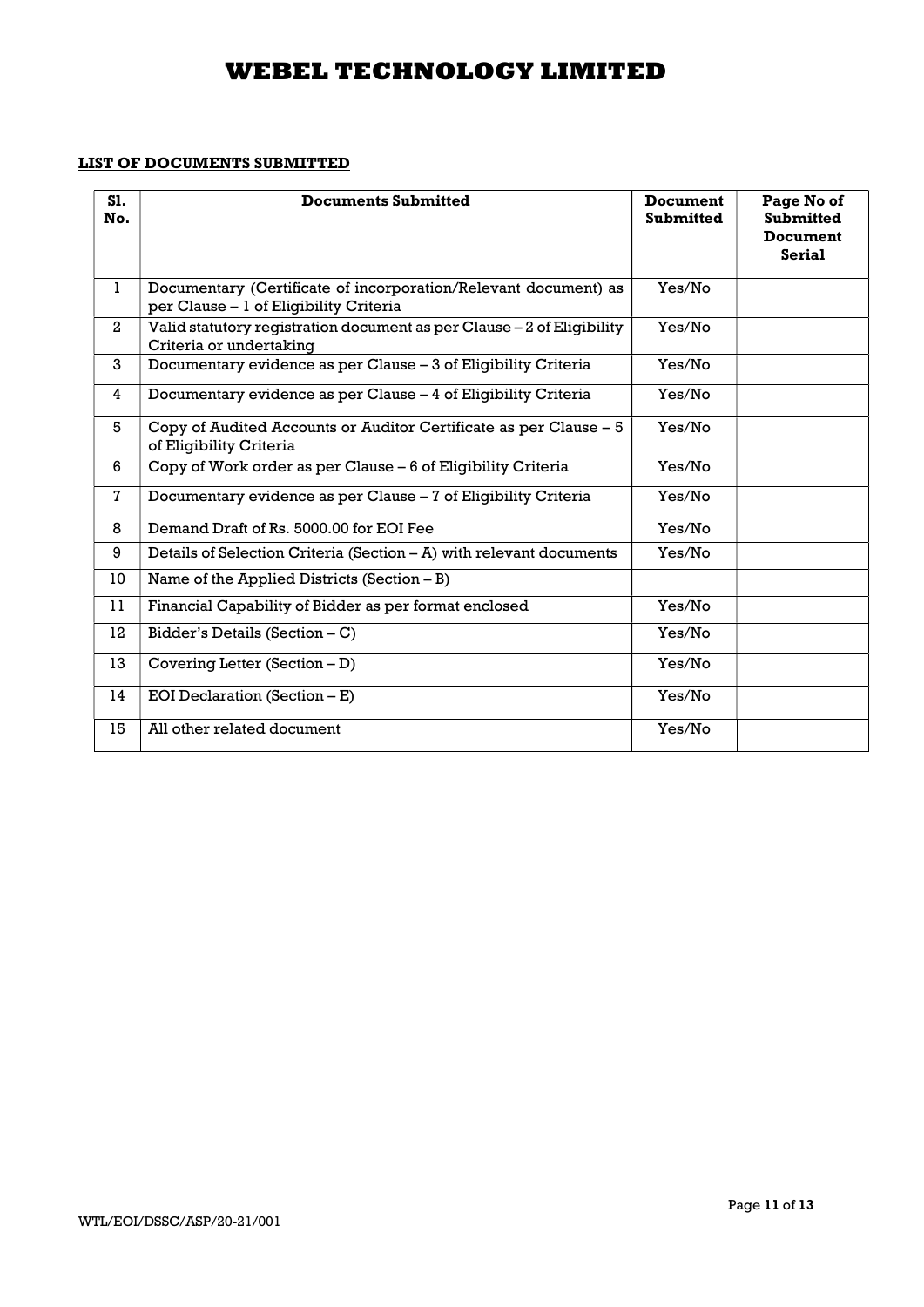### SECTION – E

### EOI DECLARATION

(Agencies are requested to furnish the Format given in this section, filling the entire Blank and to be submitted on Bidder's Letter Head)

To Webel Technology Limited Plot – 5, Block – BP, Sector - V, Salt Lake City, Kolkata – 700091.

#### Sub: Expression of Interest for Selection of Authorized Service Provider (ASP) for District Sales and Service Centre (DSSC) for Procurement & execution of business on behalf of WTL, the orders of IT & ITES Sales & Services from different department of District Authority as well as different institution / establishment of district.

Dear Sir,

We the undersigned bidder/(s) declare that we have read and examined in details in the documents of the subject EOI no. WTL/EOI/DSSC/ASP/20-21/001 dated 1 4 . 0 1 . 2 0 2 1 for Expression of Interest for Selection of Authorized Service Provider (ASP) for District Sales and Service Centre (DSSC) for Procurement & execution of business on behalf of WTL, the orders of IT & ITES Sales & Services from different department of District Authority as well as different institution / establishment of district.

We further declare that we have agreed and accepted all the clauses  $/$  sub-clauses  $/$ formats / terms & conditions other requirements related to the said EOI and we will abide by the same as mentioned in the EOI document while participating and executing against the said EOI.

Thanking you, we remain Yours faithfully …………………………………………………... Signature …………………………………………………… Name in full …………………………………………………… Designation …………………………………………………… Company Stamp Dated, this …………………..day of ………………2021